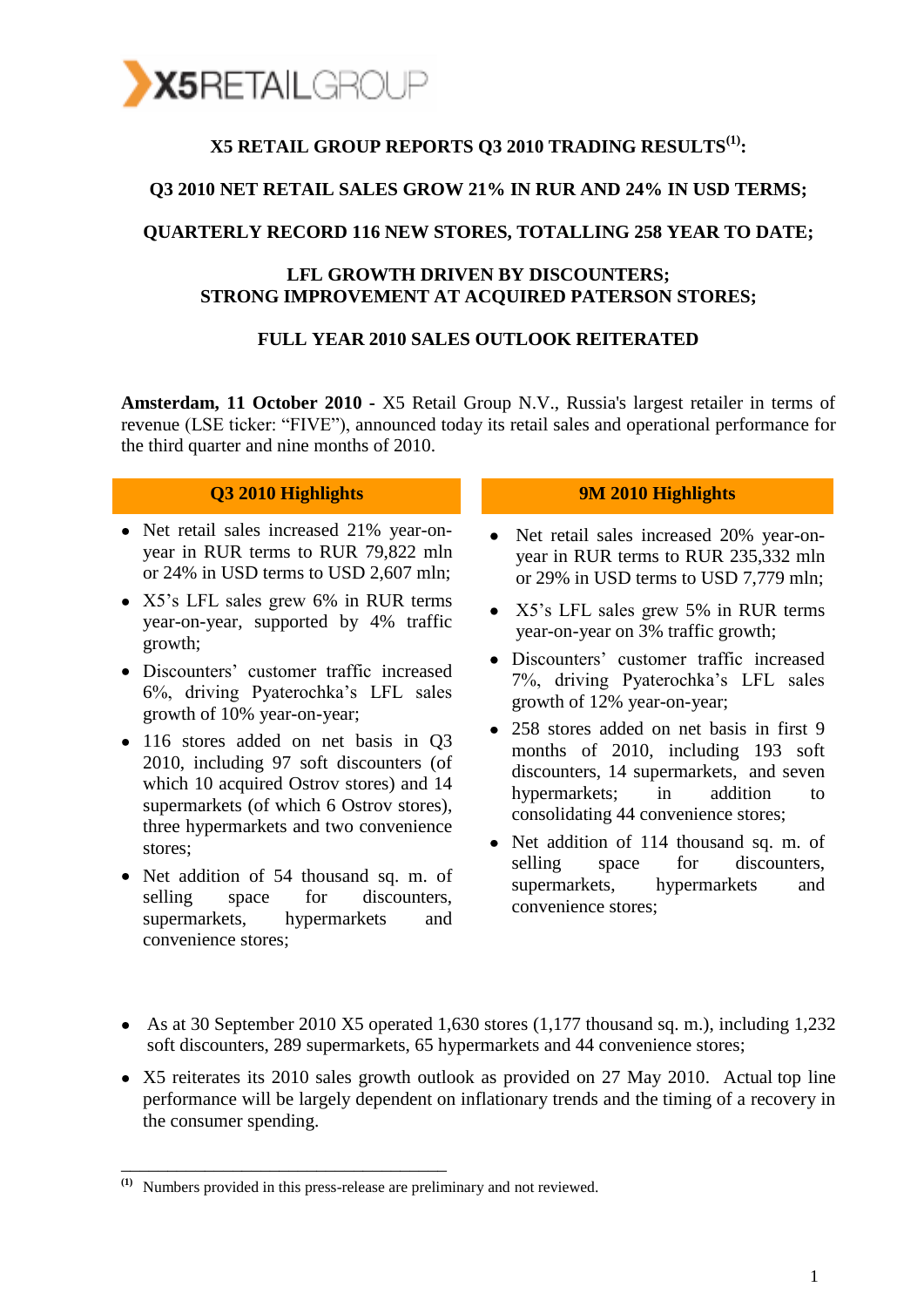

#### **Lev Khasis**, X5 Retail Group CEO, commented:

*"X5 delivered its best performance of 2010 this quarter with RUR net sales growth of 21% year-on-year. Top-line growth is being driven by strong sales and record new store openings in our soft discounter segment. Our success in winning customers was on display in discounters' 10% like-for-like sales growth year-on-year, which was achieved against the high growth rate in Q3 2009 following the launch of Pyaterochka's positioning as the lowest price competitor on the market on 100% of assortment.*

*"We are also excited about the strong improvement at converted Paterson supermarkets, where LFL sales surged more than 20% compared to pre-acquisition levels in last year's third quarter. Raising sales densities and efficiency to X5 levels is a key priority for us following Paterson integration in first half 2010, while we continue to improve overall supermarket format performance with price promotions and assortment changes to benefit from future economic recovery. Despite weak consumer spending, X5's business is building momentum and we are well on track to deliver on the Company's growth outlook for the year."*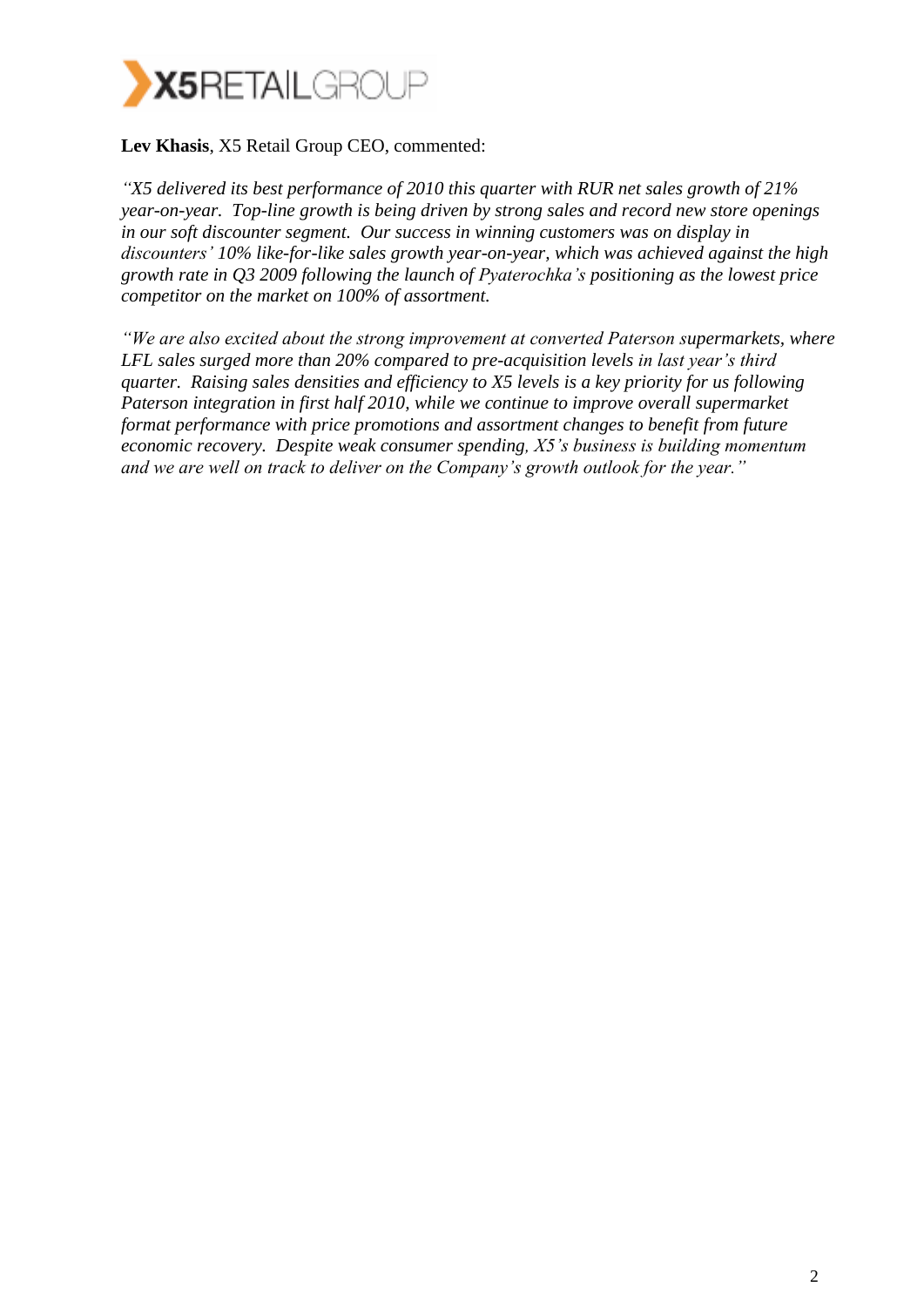

## **Net Retail Sales(1) Performance**

#### *Net Retail Sales Dynamics by Format(2)*

|                               |         |                          | % change    |         |         | % change     |
|-------------------------------|---------|--------------------------|-------------|---------|---------|--------------|
| USD mln                       | Q3 2010 | O3 2009                  | $y - 0 - y$ | 9M 2010 | 9M 2009 | $y$ - $o$ -y |
| Hypermarkets                  | 461.6   | 418.4                    | 10%         | 1,420.5 | 1,166.3 | 22%          |
| Supermarkets                  | 647.2   | 530.6                    | 22%         | 1,923.8 | 1,644.4 | 17%          |
| <b>Soft Discounters</b>       | 1,473.0 | 1.145.2                  | 29%         | 4.382.2 | 3,242.5 | 35%          |
| Convenience stores $^{(3)}$   | 19.4    | $\overline{\phantom{a}}$ | n/a         | 38.6    | -       | n/a          |
| Online $(4)$                  | 5.4     | $\overline{\phantom{a}}$ | n/a         | 13.4    | -       | n/a          |
| <b>Total Net Retail Sales</b> | 2,606.6 | 2,094.2                  | 24%         | 7,778.6 | 6,053.2 | 29%          |
|                               |         |                          |             |         |         |              |

|                                   |          |                          | % change    |           |                          | % change    |
|-----------------------------------|----------|--------------------------|-------------|-----------|--------------------------|-------------|
| <b>RUR</b> mln                    | Q3 2010  | O <sub>3</sub> 2009      | $y - 0 - y$ | 9M 2010   | 9M 2009                  | $y - 0 - y$ |
| Hypermarkets                      | 14,143.3 | 13,151.9                 | 8%          | 42,974.6  | 37,882.8                 | 13%         |
| Supermarkets                      | 19,818.6 | 16,582.3                 | <b>20%</b>  | 58,203.5  | 53,411.2                 | 9%          |
| <b>Soft Discounters</b>           | 45,105.7 | 35,966.5                 | 25%         | 132,579.4 | 105,321.1                | 26%         |
| Convenience stores <sup>(3)</sup> | 589.9    | -                        | n/a         | 1,168.0   | $\overline{\phantom{a}}$ | n/a         |
| Online $(4)$                      | 164.5    | $\overline{\phantom{a}}$ | n/a         | 406.3     | $\overline{\phantom{a}}$ | n/a         |
| <b>Total Net Retail Sales</b>     | 79,821.9 | 65,700.8                 | <b>21%</b>  | 235,331.7 | 196,615.2                | 20%         |

X5 net retail sales for the third quarter of 2010 reached RUR 79,822 mln, a year-on-year increase of 21% in RUR terms, or USD 2,607 mln, a year-on-year increase of 24% in USD terms. Nine months 2010 net retail sales were RUR 235,332 mln or USD 7,779 mln - an increase of 20% in RUR and 29% in USD terms, respectively.

(1) Net retail sales represent revenue from operations of X5 managed stores excluding VAT. This number differs from total net sales that also include revenue from franchisees (royalty payments) and other revenue. The total net sales number will be reported along with Q3 2010 financial results.

\_\_\_\_\_\_\_\_\_\_\_\_\_\_\_\_\_\_\_\_\_\_\_\_\_\_\_\_\_\_\_\_\_

Net retail sales of Paterson stores are included only for Q3 and 9M 2010 and excluded for Q3 and 9M 2009 as the acquisition was completed in December 2009.

<sup>(2)</sup> Please note that in this and other tables of this press release immaterial deviations in calculation of  $%$  change, subtotals and totals are explained by rounding.

 $(3)$  Included from 1 April 2010.

<sup>(4)</sup> Included from 1 October 2009.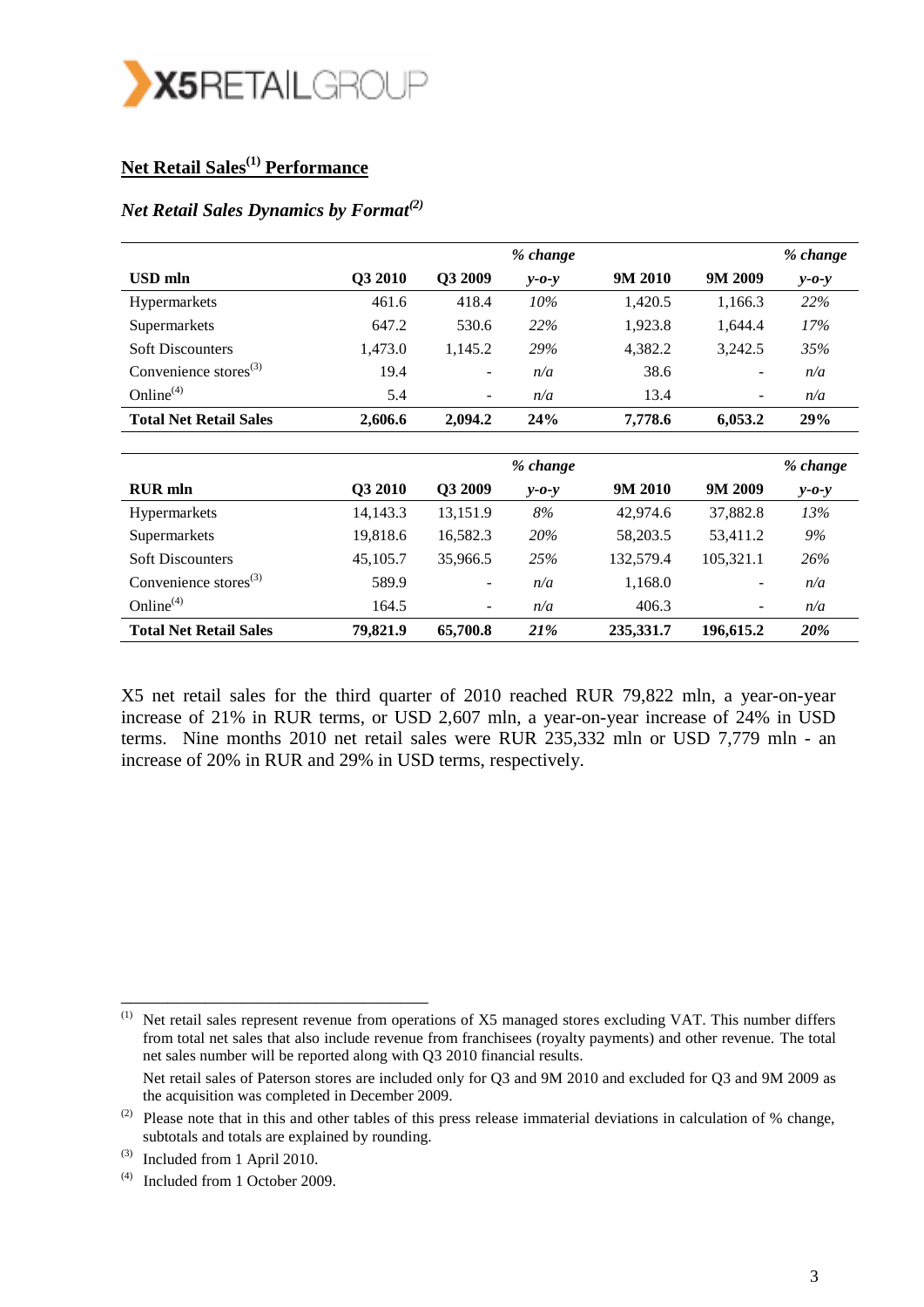

### **Gross Retail Sales(1) Analysis**

#### *Gross Retail Sales Dynamics*

|                                                           |                |                                                 | <b>O3 2010</b>                                   |                                         | 9M 2010               |                                                    |                                            |                            |  |
|-----------------------------------------------------------|----------------|-------------------------------------------------|--------------------------------------------------|-----------------------------------------|-----------------------|----------------------------------------------------|--------------------------------------------|----------------------------|--|
| <b>Based on RUR-</b><br>denominated<br>gross retail sales | LFL,<br>%      | <i><b>Organic</b></i><br><i>Expansion,</i><br>% | <b>Scope</b><br>change -<br><b>Paterson</b><br>% | <b>Total</b><br>change<br>$\frac{0}{6}$ | LFL,<br>$\frac{0}{2}$ | <i><b>Organic</b></i><br><i>Expansion,</i><br>$\%$ | <b>Scope</b><br>change -<br>Paterson,<br>% | <b>Total</b><br>change $%$ |  |
| Hypermarkets                                              | (3)            | 13                                              | $\overline{\phantom{0}}$                         | 10                                      | (I)                   | 15                                                 |                                            | 14                         |  |
| Supermarkets                                              | $\overline{c}$ | 5                                               | $\overline{11}$                                  | 18                                      | (4)                   | 4                                                  | 9                                          | 9                          |  |
| <b>Soft Discounters</b>                                   | 10             | 15                                              |                                                  | 26                                      | 12                    | 13                                                 |                                            | 26                         |  |
| <b>Total Gross</b><br><b>Retail Sales</b>                 | 6              | 13                                              | 3                                                | 22                                      | 5                     | 12                                                 | 3                                          | 20                         |  |
| <b>FX</b> Effect                                          |                |                                                 |                                                  | $\overline{2}$                          |                       |                                                    |                                            | 9                          |  |
| Total change %,<br>incl. FX                               |                |                                                 |                                                  | 24                                      |                       |                                                    |                                            | 29                         |  |

Sales growth in the third quarter 2010 consisted of 6% LFL sales growth with the rest coming from organic expansion (+13%) as well as the contribution from acquired Paterson stores  $(+3%)$ .

#### **LFL Sales Performance**

\_\_\_\_\_\_\_\_\_\_\_\_\_\_\_\_\_\_\_\_\_\_\_\_\_\_\_\_\_\_\_\_\_\_

The Company's total LFL sales in third quarter 2010 increased 6% in RUR terms, driven by a 4% increase in customer traffic and 2% increase in average basket. LFL growth was achieved against a backdrop of weak consumer spending and prices on X5's shelves also substantially lagging the official inflation rate.

|                              |                           | Q3 2010    |           | 9M 2010                   |            |                          |  |
|------------------------------|---------------------------|------------|-----------|---------------------------|------------|--------------------------|--|
|                              | <b>Total</b><br>LFL, $\%$ | Traffic, % | Basket, % | <b>Total</b><br>LFL, $\%$ | Traffic, % | Basket,<br>$\frac{0}{0}$ |  |
| X5 Retail Group              |                           |            |           |                           |            |                          |  |
| Hypermarkets                 | (3)                       |            | (3)       | (I)                       | (2)        |                          |  |
| Supermarkets                 |                           |            |           | (4)                       | (6)        |                          |  |
| <b>Soft Discounters</b>      | 10                        | 6          |           | 12                        |            |                          |  |
| <b>X5 Retail Group Total</b> |                           | 4          |           |                           |            |                          |  |

#### *Like-For-Like(2) Store Performance (see Appendix I for detailed LFL performance)*

 $(1)$ In this section all sales dynamics analysis is based on RUR-denominated gross retail sales (including VAT, excluding FX). Net retail sales RUR growth rates may immaterially differ due to effective VAT rate.

<sup>&</sup>lt;sup>(2)</sup> Like-for-like (LFL) comparisons of retail sales between two periods are comparisons of retail sales in local currency (including VAT) generated by the relevant stores. The stores that are included in LFL comparisons are those that have operated for at least twelve full months preceding the beginning of the last month of the reporting period. Their sales are included in LFL calculation starting from the first day of the month following the month of the store opening.

Acquired Paterson stores are not included in X5's LFL calculations for Q3 and 9M 2010 as X5 did not operate them until the acquisition in December 2009.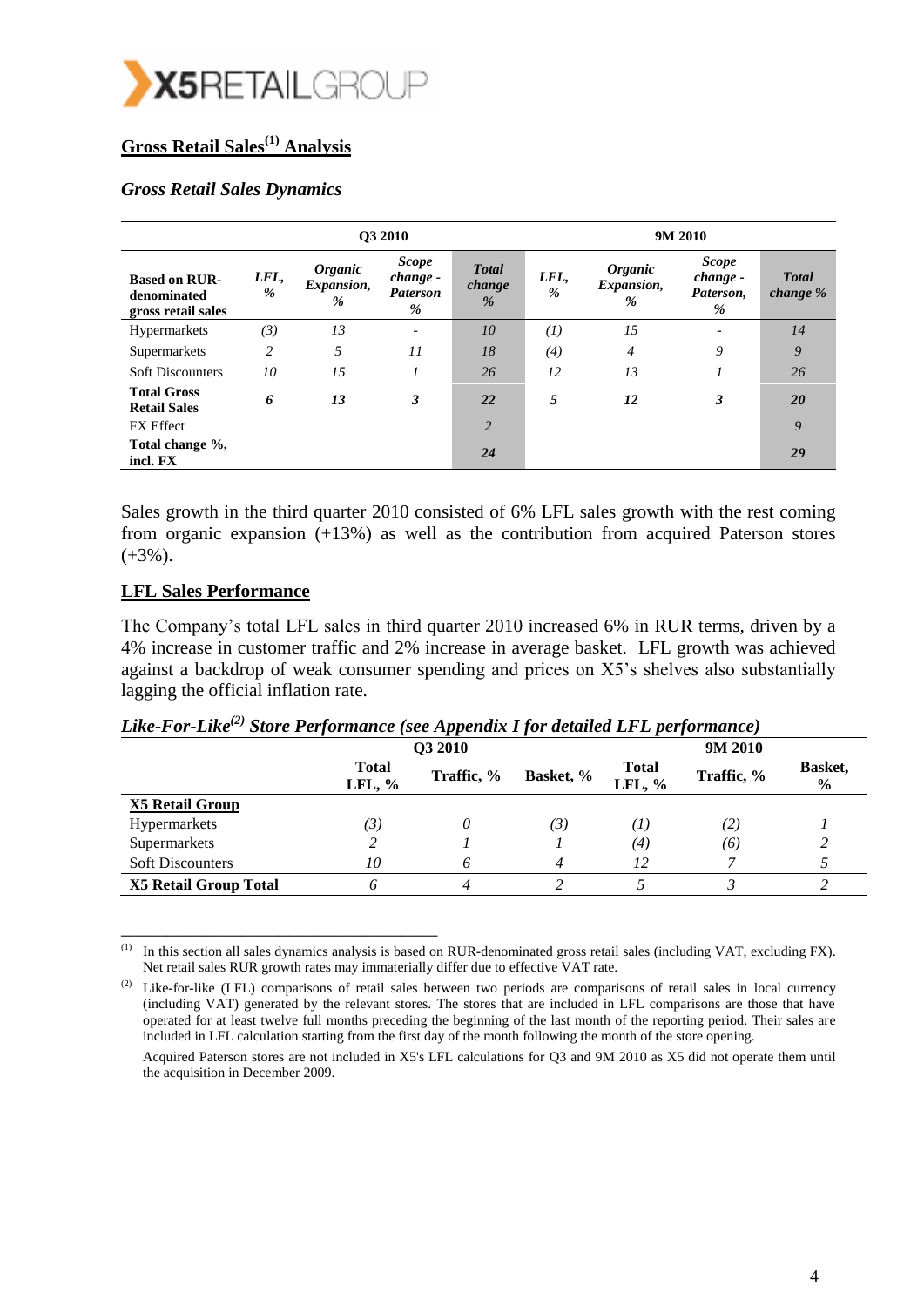

Soft discounters continued to deliver strong performance in terms of sales, LFL sales and sales per sq. meter. Soft discounters achieved 10% LFL growth in Q3 2010 against last year's high comparable base, when the format delivered record 16% LFL growth despite a tough economic environment thanks to the phenomenal success of Pyaterochka's new price positioning. LFL performance in Q3 2010 benefited from a stronger contribution from the regions as soft discounter stores delivered 16% LFL growth on increased local market share and success at winning customers from competitors.

Supermarkets improved to slightly positive LFL sales this quarter, up 2% on a 1% rise in traffic and 1% basket increase as customers responded to Perekrestok's summer price campaign and new assortment changes. In addition, LFL sales of the acquired Paterson stores surged more than 20% on a pro forma basis compared to pre-acquisition levels of Q3 2009. Following the successful completion of the integration process in May 2010, raising sales densities and efficiency of converted stores is a key priority for X5. Hypermarkets LFL sales declined 3% affected by intensified competition in St. Petersburg.

Prices on X5's shelves rose on average by 5.8% in September 2010 compared to September 2009. By comparison, Russia's official food inflation rate in September 2010 was 8.7% due to the effects of the summer heat.

|                                        |           | As of         |             | <b>Rebranding</b> | <b>Closings</b>          |                          | <b>Net Added</b>         | $\%$<br>change       |
|----------------------------------------|-----------|---------------|-------------|-------------------|--------------------------|--------------------------|--------------------------|----------------------|
|                                        | 31-Dec-09 | $30 - Jun-10$ | $30-Sep-10$ | 9M 2010           | 9M 2010                  | Q3 2010                  | 9M 2010                  | $vs$ 31-<br>$Dec-09$ |
| <b>Selling Space,</b><br>sq. m.        |           |               |             |                   |                          |                          |                          |                      |
| Hypermarkets                           | 285,581   | 310,859       | 324,055     |                   | $\overline{\phantom{a}}$ | 13,196                   | 38,474                   | 13%                  |
| Supermarkets                           | 284,359   | 286,919       | 300,198     | 111               | (4,614)                  | 13,279                   | 15,839                   | 6%                   |
| <b>Soft Discounters</b>                | 493,016   | 516,445       | 543,582     | (111)             | (1,231)                  | 27,137                   | 50,566                   | 10%                  |
| Convenience<br>stores                  |           | 8,610         | 8,887       |                   | (86)                     | 277                      | 8,887                    | n/a                  |
| X5 Retail Group<br><b>Total</b>        | 1,062,956 | 1,122,833     | 1,176,722   | ۰                 | (5,931)                  | 53,889                   | 113,766                  | 11%                  |
|                                        |           |               |             |                   |                          |                          |                          |                      |
| # of Stores                            |           |               |             |                   |                          | $\overline{\phantom{a}}$ | $\overline{\phantom{a}}$ |                      |
| Hypermarkets                           | 58        | 62            | 65          |                   |                          | 3                        | 7                        | 12%                  |
| Supermarkets                           | 275       | 275           | 289         | (1)               | (6)                      | 14                       | 14                       | 5%                   |
| <b>Soft Discounters</b>                | 1,039     | 1,135         | 1,232       | 1                 | (3)                      | 97                       | 193                      | 19%                  |
| Convenience<br>stores                  |           | 42            | 44          |                   | (1)                      | 2                        | 44                       | n/a                  |
| <b>X5 Retail Group</b><br><b>Total</b> | 1,372     | 1,514         | 1,630       |                   | (10)                     | 116                      | 258                      | 19%                  |

#### **Expansion**

In third quarter 2010, X5 added a net 116 stores, which includes 97 soft discounters, 14 supermarkets, three hypermarkets and two convenience stores, expanding total net selling space by 54 thousand sq.m. This takes into account the following:

During the third quarter, X5 closed one convenience store in the Moscow region in order to maximize the efficiency of its store portfolio.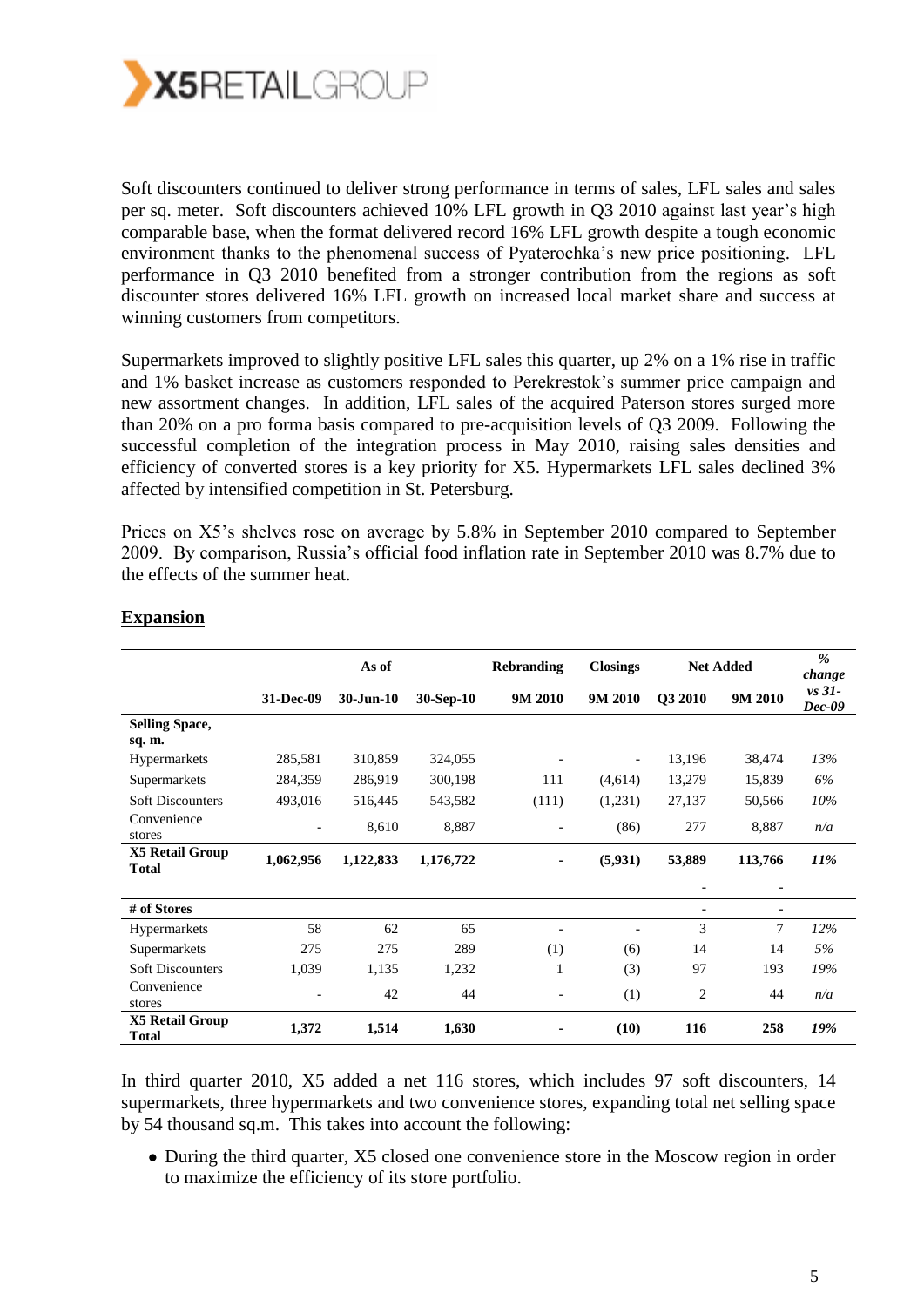

During the third quarter, X5 also converted one Perekrestok supermarket to a Pyaterochka discounter.

Additional information is provided in Attachment IV to this press release.

As at 30 September 2010, X5 Retail Group was present in 45 cities of European Russia, the Urals and Ukraine, operating 1,630 stores in total (1,177 thousand sq.m. in selling space). This includes 1,232 soft discounters, 289 supermarkets, 65 hypermarket stores and 44 convenience stores.

#### **Franchisee Relationship Update**

As at 30 September 2010 the Company's franchisee store network totalled 632 stores across Russia, including 593 Pyaterochka, 19 Paterson and 20 convenience stores.

#### **Logistics Infrastructure Development**

In the third quarter 2010 X5 Retail Group expanded storage capacity of three of its distribution centres (DC) in the Moscow region, Voronezh and Rostov-on-Don by 25.4 thousand sq.m. The Company closed one small DC in Lipetsk (773 sq.m.).

|                                        |               | <u>Warehouse space, '000 sq. m.</u> |                            | $#$ of DCs    |                |                            |
|----------------------------------------|---------------|-------------------------------------|----------------------------|---------------|----------------|----------------------------|
|                                        |               |                                     | <b>Net</b><br><b>Added</b> |               |                | <b>Net</b><br><b>Added</b> |
| Region                                 | $30 - Jun-10$ | 30-Sep-10                           | in Q3 10                   | $30 - Jun-10$ | $30-Sep-10$    | in Q3 10                   |
| Central                                | 175.5         | 186.1                               | 10.6                       | 8             | 8              |                            |
| North-West                             | 65.1          | 65.1                                |                            | 5             | 5              |                            |
| Volgo-Vyatsky                          | 17.5          | 17.5                                |                            | 1             |                |                            |
| Urals                                  | 21.8          | 21.8                                |                            | 4             | $\overline{4}$ |                            |
| Centralno-<br>Chernozemny              | 11.8          | 23.5                                | 11.7                       | 2             |                | (1)                        |
| Sredne-Volzhsky                        | 13.4          | 13.4                                |                            | 1             |                |                            |
| South                                  | 12.6          | 15.6                                | 3.1                        |               |                |                            |
| Privolzhsky                            | 13.1          | 13.1                                |                            | 1             |                |                            |
| <b>X5 Retail Group</b><br><b>Total</b> | 330.7         | 356.1                               | 25.4                       | 23            | 22             | (1)                        |

#### **Appendices**

- *I. LFL Store Performance by Format and Region*
- *II. Net Retail Sales Performance by Region*
- *III. Average Ticket and Number of Customers*
- *IV. Net Store Addition by Format and Region*
- *V. Paterson Operational Performance*
- *VI. Financial Calendar for 2010*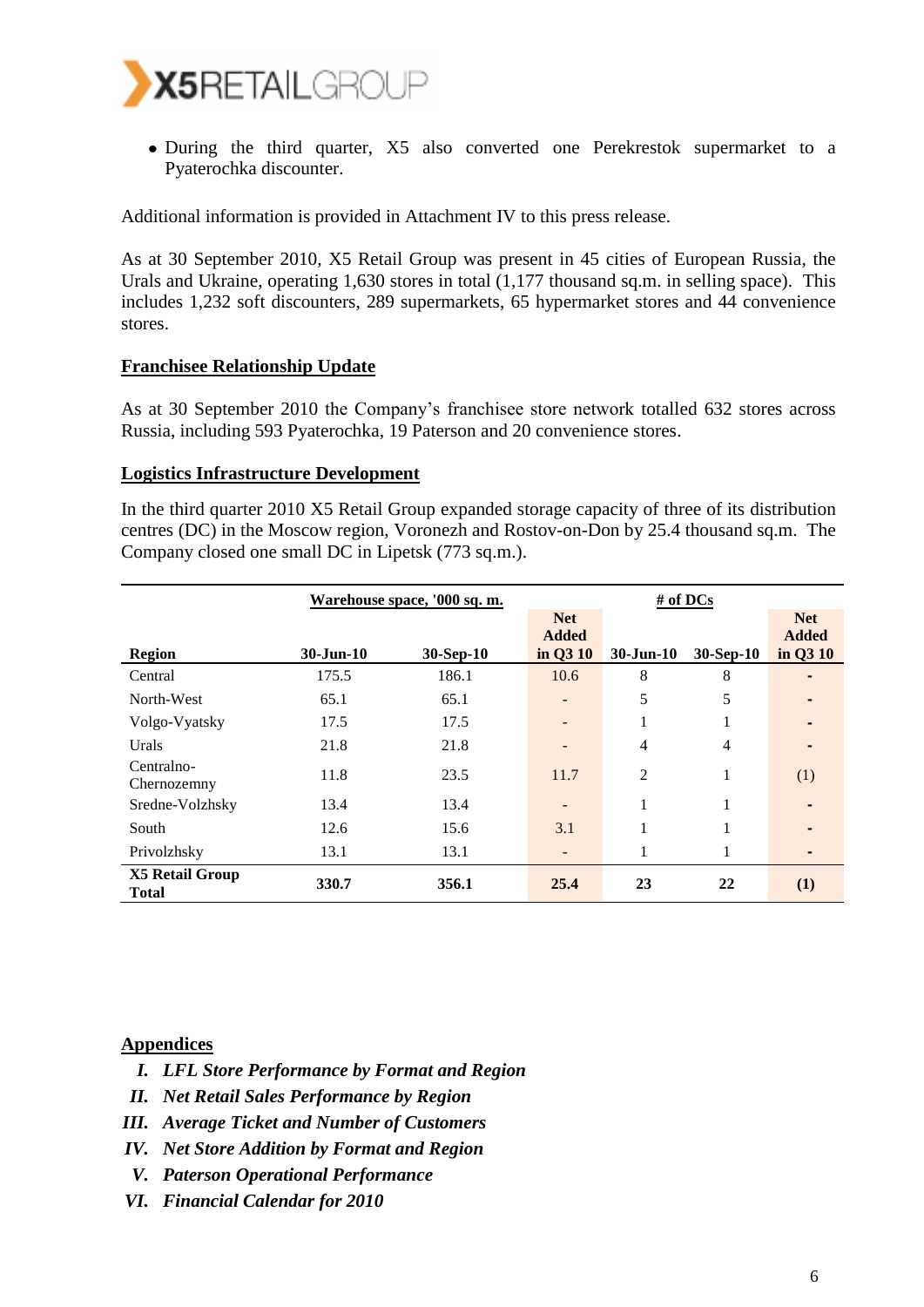

#### **Note to Editors:**

X5 Retail Group N.V. is Russia's largest retailer in terms of sales. The Company was created as a result of a merger between Pyaterochka (soft discounter chain) and Perekrestok (supermarket chain) on 18 May 2006. In June 2008, X5 acquired Karusel hypermarket chain and substantially strengthened its position in hypermarket format.

As at 30 September 2010, X5 had 1,630 Company-managed stores located in Moscow, St. Petersburg and other regions of European Russia, Urals and Ukraine, including 1,232 soft discount stores, 289 supermarkets, 65 hypermarkets and 44 convenience stores.

As at 30 September 2010, X5's franchisees operated 632 stores across Russia.

For the full year 2009 X5's net sales totaled USD 8,717 mln, EBITDA reached USD 736 mln, and net profit amounted to USD 165 mln.

For the first half 2010, net sales totaled USD 5,184 mln, EBITDA reached USD 399 mln, and net profit amounted to USD 104 mln. For the nine months 2010, net retail sales totaled USD 7,779 mln.

X5 Shareholder structure is as follows: Alfa Group – 47.9%, founders of Pyaterochka – 23.1%,  $X5$  Management – 1.9%, treasury shares – 0.1%, free float – 27.0%.

#### *Forward looking statements:*

*This announcement includes statements that are, or may be deemed to be, "forward-looking statements". These forward-looking statements can be identified by the fact that they do not only relate to historical or current events. Forward-looking statements often use words such as" anticipate", "target", "expect", "estimate", "intend", "expected", "plan", "goal" believe", or other words of similar meaning.*

*By their nature, forward-looking statements involve risk and uncertainty because they relate to future events and circumstances, a number of which are beyond X5 Retail Group N.V.'s control. As a result, actual future results may differ materially from the plans, goals and expectations set out in these forward-looking statements.* 

*Any forward-looking statements made by or on behalf of X5 Retail Group N.V. speak only as at the date of this announcement. Save as required by any applicable laws or regulations, X5 Retail Group N.V. undertakes no obligation publicly to release the results of any revisions to any forward-looking statements in this document that may occur due to any change in its expectations or to reflect events or circumstances after the date of this document.*

*For further details please contact*

**Anastasiya Kvon IR Manager Tel.[: +7 \(495\) 662-8888, ext. 22 452](http://www.plaxo.com/click_to_call?src=jj_signature&To=%2B7+(495)+984+6956+ext.+2103&Email=nikolai.romanov@x5.ru) e-mail:** *[anastasiya.kvon@x5.ru](mailto:anastasiya.kvon@x5.ru)*

**Maxim Trapeznikov Head of PR Department Tel.: +7 (495) 662-8888, ext. 31 262** *e-mail: [maxim.trapeznikov@x5.ru](mailto:maxim.trapeznikov@x5.ru)*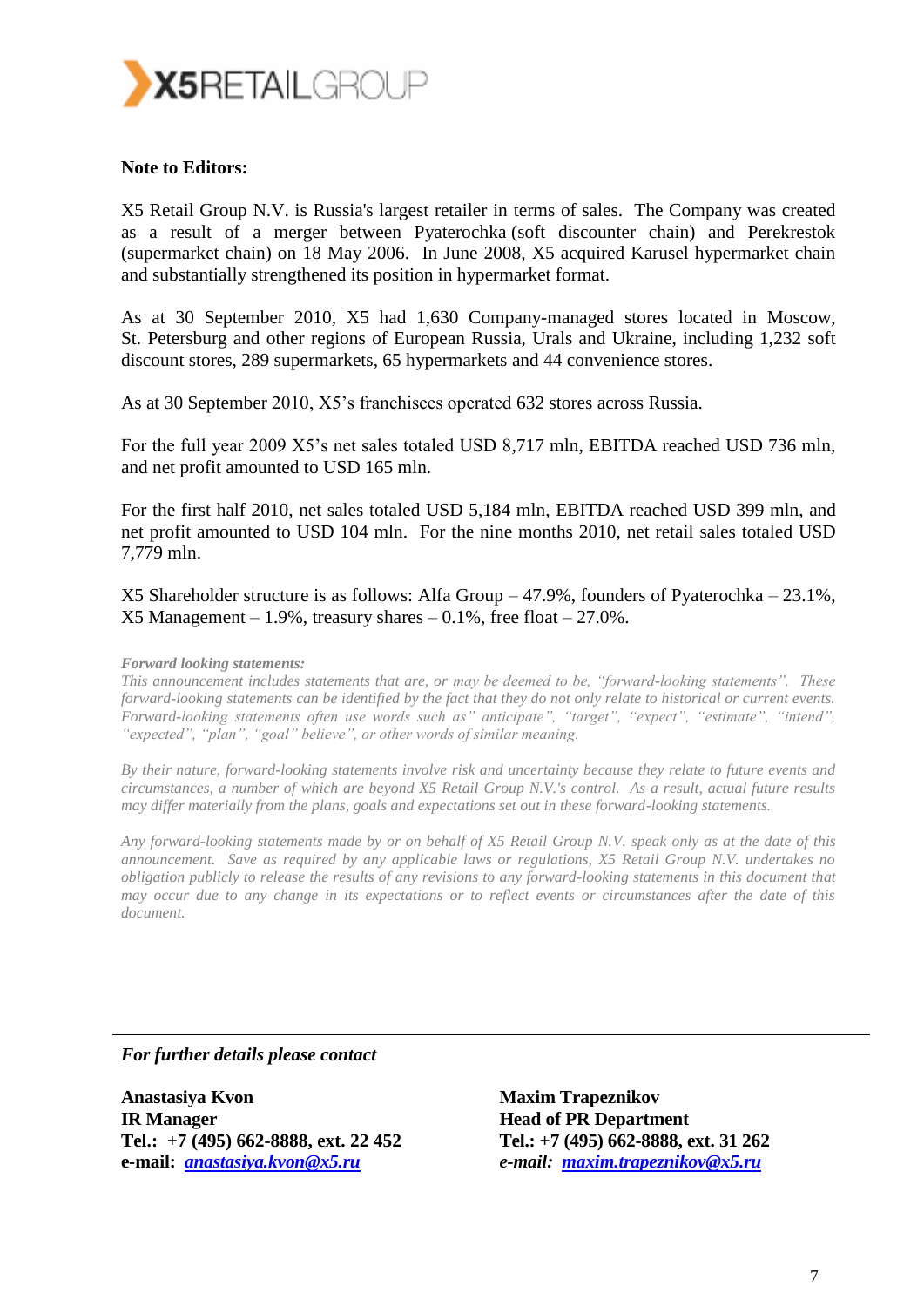

\_\_\_\_\_\_\_\_\_\_\_\_\_\_\_\_\_\_\_\_\_\_\_\_\_\_\_\_\_\_

### **Appendix I: LFL Store Performance by Format and Region(1)**

|                                            |                | Q3 2010                     |                  |                       | 9M 2010          |                  |
|--------------------------------------------|----------------|-----------------------------|------------------|-----------------------|------------------|------------------|
|                                            | Total LFL,     | Traffic,                    | Basket,          | Total LFL,            | Traffic,         | Basket,          |
|                                            | $\frac{0}{0}$  | $\frac{0}{0}$               | $\frac{0}{0}$    | $\frac{0}{0}$         | $\frac{0}{0}$    | $\frac{0}{0}$    |
| Moscow & the Moscow                        |                |                             |                  |                       |                  |                  |
| region                                     |                |                             |                  |                       |                  |                  |
| Hypermarkets                               | 6              | 6                           | 0                | 9                     | 5                | $\overline{4}$   |
| Supermarkets                               | 2              | $\theta$                    | 2                | (3)                   | (6)              | 3                |
| <b>Soft Discounters</b>                    | 13             | 8                           | 5                | 15                    | 9                | 6                |
| X5 Retail Group Total                      | 8              | 6                           | $\overline{2}$   | 8                     | $\boldsymbol{4}$ | $\boldsymbol{4}$ |
|                                            |                |                             |                  |                       |                  |                  |
| <b>St. Petersburg &amp; North-</b><br>West |                |                             |                  |                       |                  |                  |
| Hypermarkets                               | (20)           | (14)                        | (6)              | (13)                  | (12)             | (1)              |
| Supermarkets                               | $\theta$       | (2)                         | 2                | (2)                   | (5)              | $\mathfrak{Z}$   |
| <b>Soft Discounters</b>                    | $\overline{4}$ | 1                           | $\mathfrak{Z}$   | 5                     | 2                | $\mathfrak{Z}$   |
| X5 Retail Group Total                      | (3)            | (1)                         | (2)              | $\boldsymbol{\theta}$ | (1)              | $\boldsymbol{l}$ |
|                                            |                |                             |                  |                       |                  |                  |
| <b>Regions</b>                             |                |                             |                  |                       |                  |                  |
| Hypermarkets                               | 9              | 6                           | 3                | 7                     | 2                | 5                |
| Supermarkets                               | 3              | 3                           | $\theta$         | (7)                   | (6)              | (1)              |
| <b>Soft Discounters</b>                    | 16             | 8                           | 8                | 19                    | 10               | 9                |
| <b>X5 Retail Group Total</b>               | 10             | 6                           | $\boldsymbol{4}$ | $\overline{7}$        | $\boldsymbol{4}$ | $\mathfrak{z}$   |
|                                            |                |                             |                  |                       |                  |                  |
| <b>X5 Retail Group</b>                     |                |                             |                  |                       |                  |                  |
| Hypermarkets                               | (3)            | $\theta$                    | (3)              | (1)                   | (2)              | 1                |
| Supermarkets                               | 2              | 1                           | 1                | (4)                   | (6)              | $\overline{c}$   |
| <b>Soft Discounters</b>                    | 10             | 6                           | $\overline{4}$   | 12                    | 7                | 5                |
| <b>X5 Retail Group Total</b>               | 6              | $\overline{\boldsymbol{4}}$ | $\overline{c}$   | 5                     | 3                | $\overline{2}$   |

<sup>(1)</sup> Based on RUR-denominated gross sales (including VAT, excluding FX). Net sales RUR growth rates may immaterially differ due to effective VAT rate.

Like-for-like comparisons of retail sales between two periods are comparisons of retail sales in local currency (including VAT) generated by the relevant stores. The stores that are included in like-for-like comparisons are those that have operated for at least twelve full months preceding the beginning of the last month of the reporting period. Their sales are included in like-for-like calculation starting from the first day of the month following the month of the store opening. The like-for-like comparison for each store takes into account retail sales generated by that store during the same months it was in operation in both the reporting period and the period of comparison. The retail sales of all the relevant stores in the relevant months are then aggregated and compared. Like-for-like sales are calculated on the basis of traffic and basket amounts of relevant stores in the period under review.

Please note that acquired Paterson stores are not included in X5's LFL calculations for Q3 and 9M 2010 as X5 did not operate them until the acquisition in December 2009. Information on Paterson's stand-alone operational performance is provided for reference purposes in Appendix V to this press release.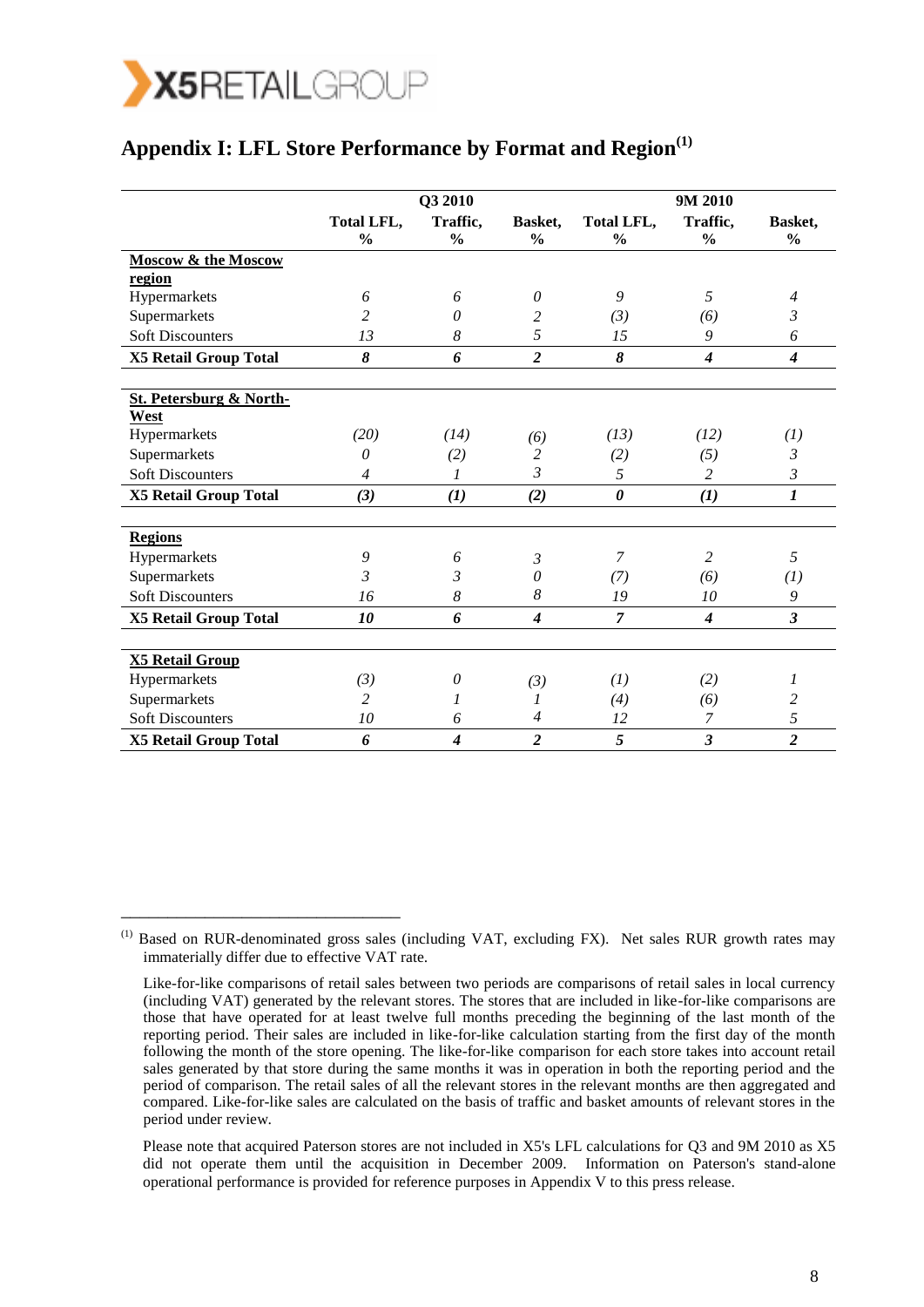

# **Appendix II: Net Retail Sales Performance by Region**

|                               |         |                                   | % change    |         |                          | % change |
|-------------------------------|---------|-----------------------------------|-------------|---------|--------------------------|----------|
| USD mln                       | O3 2010 | $\mathbf{Q3}$ 2009 <sup>(1)</sup> | $v$ -0- $v$ | 9M 2010 | $9M 2009$ <sup>(1)</sup> | $y$ -0-y |
| Moscow & the Region           | 1.346.4 | 1.067.1                           | 26%         | 4.011.5 | 3,120.1                  | 29%      |
| St. Petersburg & North-West   | 638.5   | 588.8                             | 8%          | 2.007.0 | 1,720.7                  | 17%      |
| Other Regions                 | 616.3   | 438.4                             | 41%         | 1.746.7 | 1.212.4                  | 44%      |
| Online $^{(2)}$               | 5.4     | ۰.                                | n/a         | 13.4    | $\qquad \qquad -$        | n/a      |
| <b>Total Net Retail Sales</b> | 2,606.6 | 2.094.2                           | <b>24%</b>  | 7,778.6 | 6,053.2                  | 29%      |

|                               |          |                                   | % change    |           |                          | % change    |
|-------------------------------|----------|-----------------------------------|-------------|-----------|--------------------------|-------------|
| <b>RUR</b> mln                | O3 2010  | $\mathbf{O3}$ 2009 <sup>(1)</sup> | $v$ -0- $v$ | 9M 2010   | $9M 2009$ <sup>(1)</sup> | $y - 0 - y$ |
| Moscow & the Region           | 41.230.5 | 33.456.5                          | 23%         | 121,362.0 | 101,346.2                | 20%         |
| St. Petersburg & North-West   | 19.570.4 | 18.459.9                          | 6%          | 60.718.8  | 55,889.3                 | 9%          |
| Other Regions                 | 18.856.6 | 13.784.4                          | 37%         | 52,844.6  | 39,379.6                 | 34%         |
| Online $^{(2)}$               | 164.5    | Ξ.                                | n/a         | 406.3     | $\overline{\phantom{a}}$ | n/a         |
| <b>Total Net Retail Sales</b> | 79,821.9 | 65,700.8                          | 21%         | 235,331.7 | 196,615.2                | 20%         |

\_\_\_\_\_\_\_\_\_\_\_\_\_\_\_\_\_\_\_\_\_\_\_\_\_\_\_\_\_\_\_

<sup>(1)</sup> Excluding Paterson results, as the acquisition was completed only in December 2009.

<sup>(2)</sup> Included from 1 October 2009.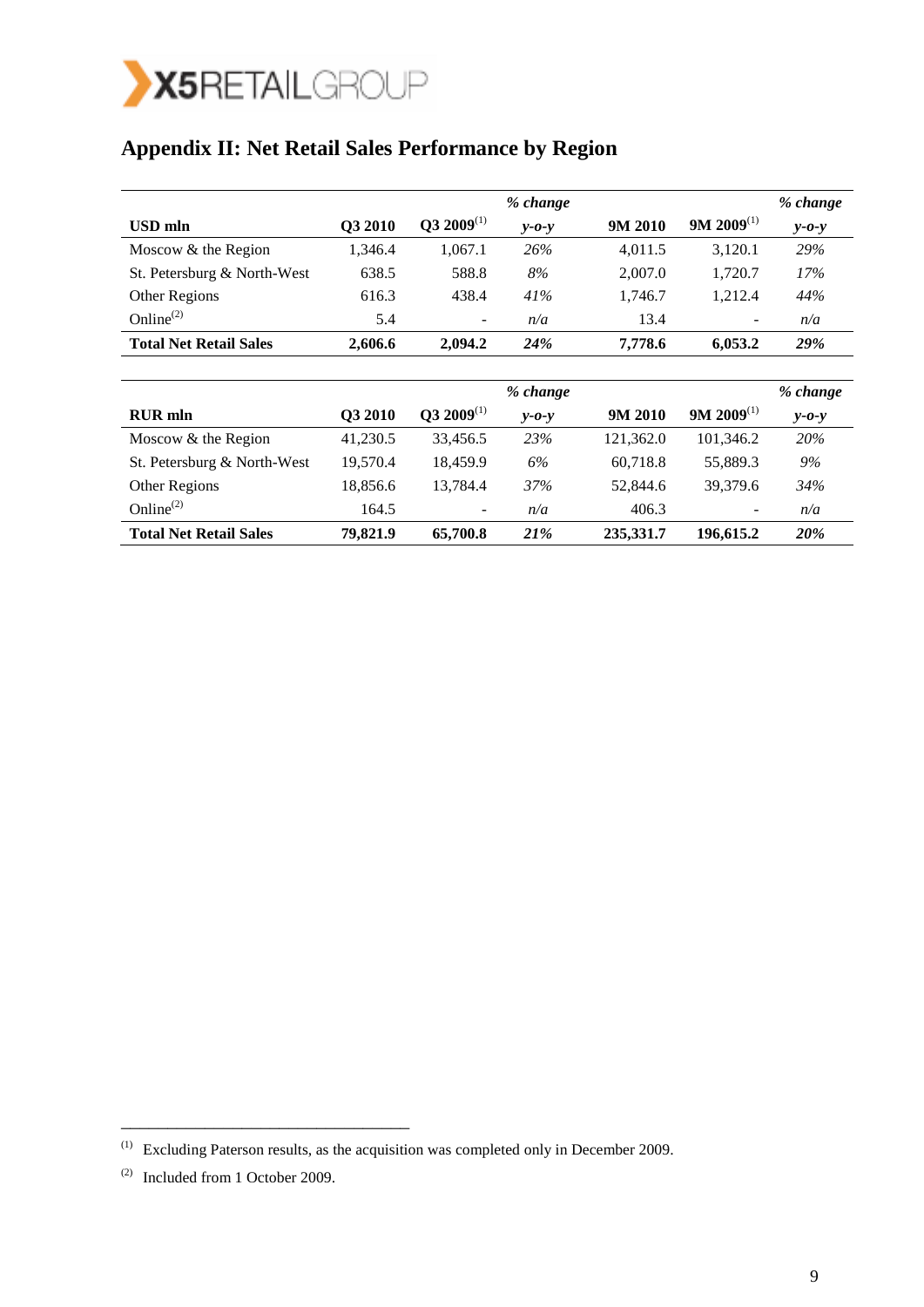

# **Appendix III: Average Ticket and Number of Customers**

|                                   | Q3 2010 | Q3 2009                  | % change,<br>$v$ -0- $v$ | 9M 2010 | 9M 2009 | % change,<br>$y - 0 - y$ |
|-----------------------------------|---------|--------------------------|--------------------------|---------|---------|--------------------------|
| <b>Average Ticket, RUR</b>        |         |                          |                          |         |         |                          |
| Hypermarkets                      | 576.9   | 594.8                    | (3%)                     | 600.1   | 599.3   | $0\%$                    |
| Supermarkets                      | 332.3   | 337.8                    | (2%)                     | 351.3   | 355.4   | (1%)                     |
| <b>Soft Discounters</b>           | 247.8   | 242.7                    | 2%                       | 257.8   | 249.7   | 3%                       |
| Convenience stores <sup>(1)</sup> | 185.8   |                          | n/a                      | 188.5   |         | n/a                      |
| Online <sup>(2)</sup>             | 4,196.3 |                          | n/a                      | 4,109.0 |         | n/a                      |
| <b>X5 Retail Group Total</b>      | 296.9   | 299.7                    | (1%)                     | 310.8   | 309.7   | 0%                       |
|                                   |         |                          |                          |         |         |                          |
| <b>Average Ticket, USD</b>        |         |                          |                          |         |         |                          |
| Hypermarkets                      | 18.84   | 18.9                     | 0%                       | 19.84   | 18.5    | 8%                       |
| Supermarkets                      | 10.85   | 10.8                     | 0%                       | 11.61   | 10.9    | 6%                       |
| <b>Soft Discounters</b>           | 8.09    | 7.7                      | 5%                       | 8.52    | 7.7     | 11%                      |
| Convenience stores <sup>(1)</sup> | 6.07    |                          | n/a                      | 6.23    |         | n/a                      |
| Online <sup>(2)</sup>             | 137.0   |                          | n/a                      | 135.8   |         | n/a                      |
| <b>X5 Retail Group Total</b>      | 9.7     | 9.6                      | 2%                       | 10.3    | 9.5     | 8%                       |
|                                   |         |                          |                          |         |         |                          |
| # of Customers, mln.              |         |                          |                          |         |         |                          |
| Hypermarkets                      | 28.6    | 25.3                     | 13%                      | 82.0    | 72.3    | 14%                      |
| Supermarkets                      | 67.2    | 56.1                     | 20%                      | 189.7   | 171.6   | $11\%$                   |
| <b>Soft Discounters</b>           | 207.2   | 168.5                    | 23%                      | 584.8   | 479.4   | 22%                      |
| Convenience stores <sup>(1)</sup> | 3.6     | $\blacksquare$           | n/a                      | 7.1     |         | n/a                      |
| Online <sup>(2)</sup>             | 0.05    | $\overline{\phantom{a}}$ | n/a                      | 0.12    |         | n/a                      |
| <b>X5 Retail Group Total</b>      | 306.6   | 249.8                    | 23%                      | 863.7   | 723.2   | 19%                      |

\_\_\_\_\_\_\_\_\_\_\_\_\_\_\_\_\_\_\_\_\_\_\_\_\_\_\_\_\_\_

 $\overline{1}$  Included from 1 April 2010.

<sup>(2)</sup> Included from 1 October 2009.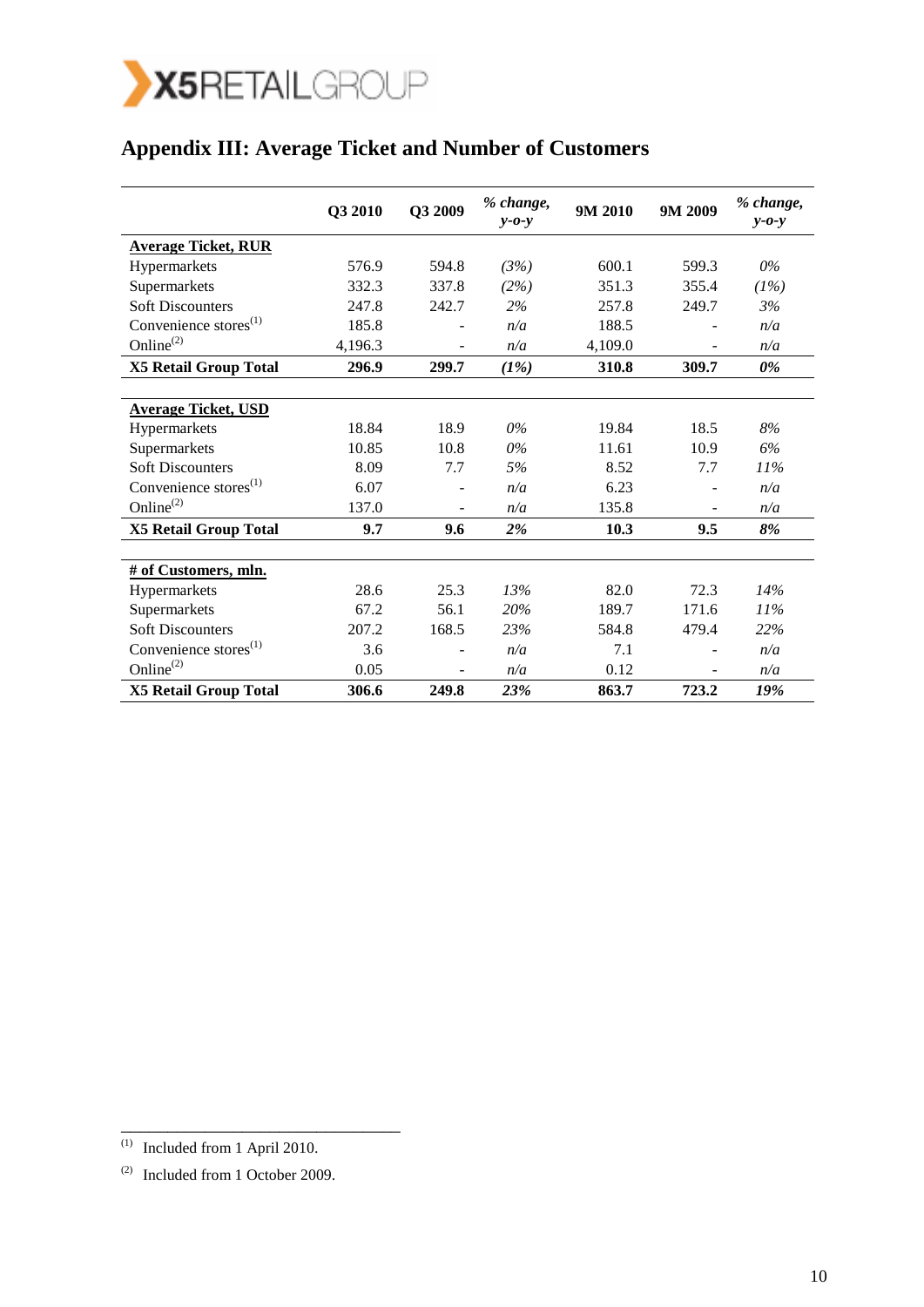

# **Appendix IV: Net Store Addition by Format and Region**

|                                           |           | As at       |           | <b>Rebranding</b>        | <b>Closings</b>          |                          | <b>Net Added</b> | $\overline{\frac{9}{6}}$<br>change |
|-------------------------------------------|-----------|-------------|-----------|--------------------------|--------------------------|--------------------------|------------------|------------------------------------|
| # of Stores                               | 31-Dec-09 | $30-Jun-10$ | 30-Sep-10 | 9M 2010                  | 9M 2010                  | Q3 2010                  | 9M 2010          | $vs$ 31-<br>$Dec-09$               |
| Moscow & the                              |           |             |           |                          |                          |                          |                  |                                    |
| <b>Moscow Region</b><br>Hypermarkets      | 13        | 14          | 14        | $\overline{\phantom{a}}$ | $\overline{\phantom{a}}$ | $\overline{\phantom{a}}$ | $\mathbf{1}$     | 8%                                 |
| Supermarkets                              | 152       | 152         | 165       | (3)                      | (1)                      | 13                       | 13               | 9%                                 |
| <b>Soft Discounters</b>                   | 433       | 470         | 510       | 3                        | (2)                      | 40                       | 77               | 18%                                |
| Convenience<br>$\text{stores}^{(1)}$      |           | 42          | 44        | $\overline{\phantom{m}}$ | (1)                      | 2                        | 44               | n/a                                |
| <b>Total</b>                              | 598       | 678         | 733       | $\blacksquare$           | (4)                      | 55                       | 135              | 23%                                |
|                                           |           |             |           |                          |                          |                          |                  |                                    |
| <b>St. Petersburg &amp;</b><br>North-West |           |             |           |                          |                          |                          |                  |                                    |
| Hypermarkets                              | 17        | 17          | 17        |                          | $\overline{a}$           |                          |                  | $0\%$                              |
| Supermarkets                              | 33        | 32          | 32        |                          | (3)                      |                          | (1)              | (3%)                               |
| <b>Soft Discounters</b>                   | 306       | 329         | 343       | $\overline{\phantom{0}}$ | $\overline{\phantom{0}}$ | 14                       | 37               | 12%                                |
| <b>Total</b>                              | 356       | 378         | 392       | $\blacksquare$           | (3)                      | 14                       | 36               | 10%                                |
|                                           |           |             |           |                          |                          |                          |                  |                                    |
| <b>Regions</b>                            |           |             |           |                          |                          |                          |                  |                                    |
| Hypermarkets                              | 28        | 31          | 34        | $\blacksquare$           | $\blacksquare$           | 3                        | 6                | 21%                                |
| Supermarkets                              | 90        | 91          | 92        | $\mathfrak{2}$           | (2)                      | $\mathbf{1}$             | $\overline{c}$   | 2%                                 |
| <b>Soft Discounters</b>                   | 300       | 336         | 379       | (2)                      | (1)                      | 43                       | 79               | 26%                                |
| <b>Total</b>                              | 418       | 458         | 505       | $\blacksquare$           | (3)                      | 47                       | 87               | 21%                                |
|                                           |           |             |           |                          |                          |                          |                  |                                    |
| <b>X5 Retail Group</b>                    |           |             |           |                          |                          |                          |                  |                                    |
| Hypermarkets                              | 58        | 62          | 65        | $\overline{a}$           | $\overline{\phantom{a}}$ | 3                        | 7                | 12%                                |
| Supermarkets                              | 275       | 275         | 289       | (1)                      | (6)                      | 14                       | 14               | 5%                                 |
| <b>Soft Discounters</b>                   | 1,039     | 1,135       | 1,232     | 1                        | (3)                      | 97                       | 193              | 19%                                |
| Convenience<br>$\text{stores}^{(1)}$      |           | 42          | 44        | $\blacksquare$           | (1)                      | $\boldsymbol{2}$         | 44               | n/a                                |
| <b>X5 Retail Group</b><br><b>Total</b>    | 1,372     | 1,514       | 1,630     |                          | (10)                     | 116                      | 258              | 19%                                |

\_\_\_\_\_\_\_\_\_\_\_\_\_\_\_\_\_\_\_\_\_\_\_\_\_\_\_\_\_\_

 $\overline{^{(1)}}$  Included from 1 April 2010.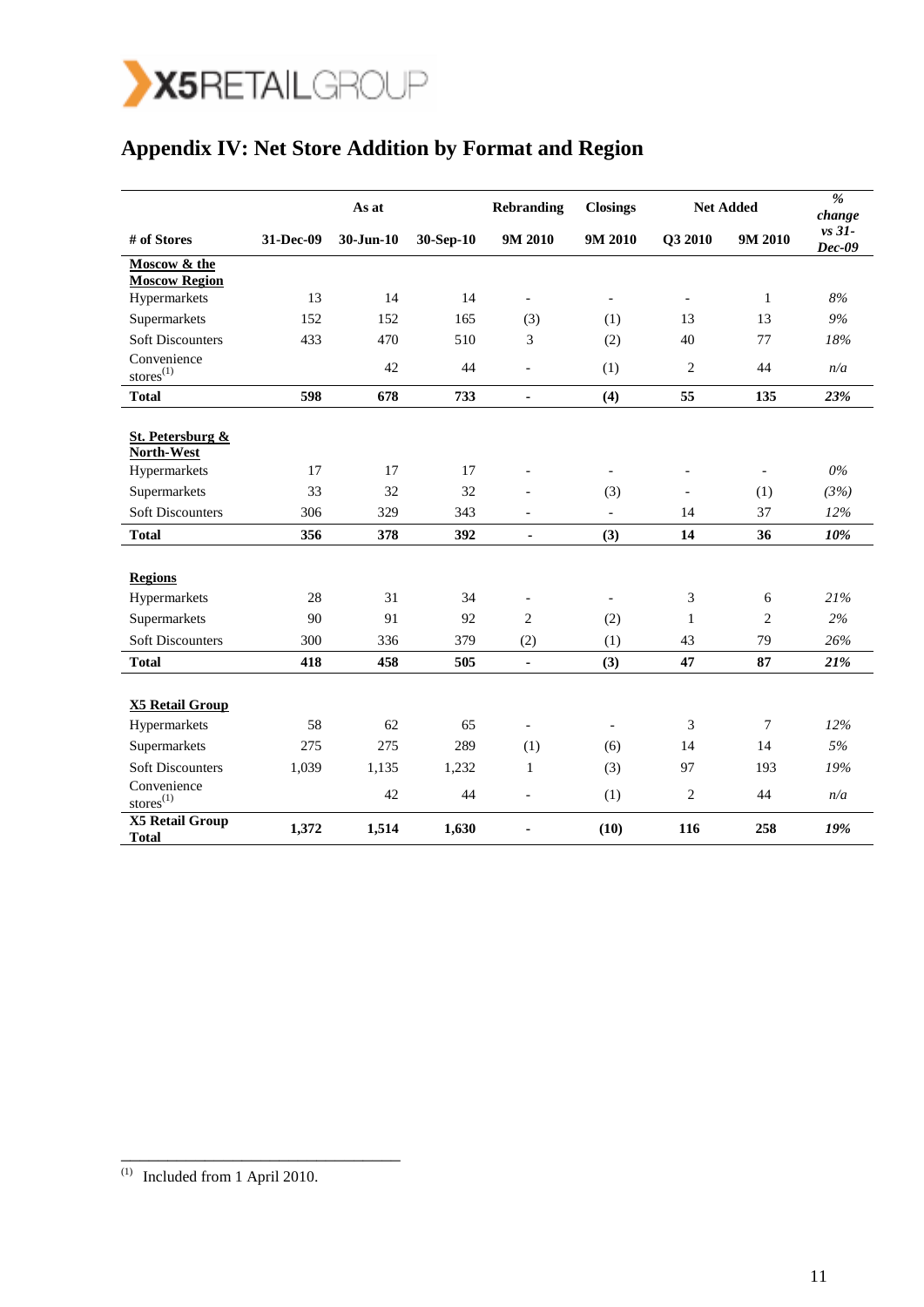

# **Appendix V: Paterson Operational Performance**

### *Net Retail Sales Performance*

|                                                 |           |           | % change                |           |           | % change                |
|-------------------------------------------------|-----------|-----------|-------------------------|-----------|-----------|-------------------------|
| USD mln                                         | Q3 2010   | Q3 2009   | $y - 0 - y$             | 9M 2010   | 9M 2009   | $y - 0 - y$             |
| <b>Total Paterson Net Retail Sales</b>          | 87.3      | 80.1      | 9%                      | 220.1     | 237.3     | (7%)                    |
|                                                 |           |           |                         |           |           |                         |
| <b>RUR</b> mln                                  | Q3 2010   | Q3 2009   |                         | 9M 2010   | 9M 2009   |                         |
| <b>Total Paterson Net Retail Sales</b>          | 2,673.4   | 2,511.5   | 6%                      | 6,659.6   | 7,708.8   | (14%)                   |
| <b>LFL Sales Performance</b>                    |           |           |                         |           |           |                         |
|                                                 |           | Q3 2010   |                         |           | 9M 2010   |                         |
|                                                 | $LFL, \%$ | Traffic,% | <b>Basket,%</b>         | $LFL, \%$ | Traffic,% | <b>Basket,%</b>         |
| <b>Total Paterson</b>                           | 22        | 4         | 18                      | (2)       | (9)       | 7                       |
| Average ticket and number of Customers $^{(1)}$ |           |           |                         |           |           |                         |
|                                                 | Q3 2010   | Q3 2009   | % change<br>$y - 0 - y$ | 9M 2010   | 9M 2009   | % change<br>$y - 0 - y$ |
| Average ticket, RUR                             | 247.5     | 208.9     | 18%                     | 238.0     | 218.4     | 9%                      |
| # of customers, mln                             | 12.4      | 13.7      | $(10\%)$                | 31.9      | 40.3      | (21%)                   |

\_\_\_\_\_\_\_\_\_\_\_\_\_\_\_\_\_\_\_\_\_\_\_\_\_\_\_\_\_\_\_

<sup>(1)</sup> Based on all Paterson stores' gross sales